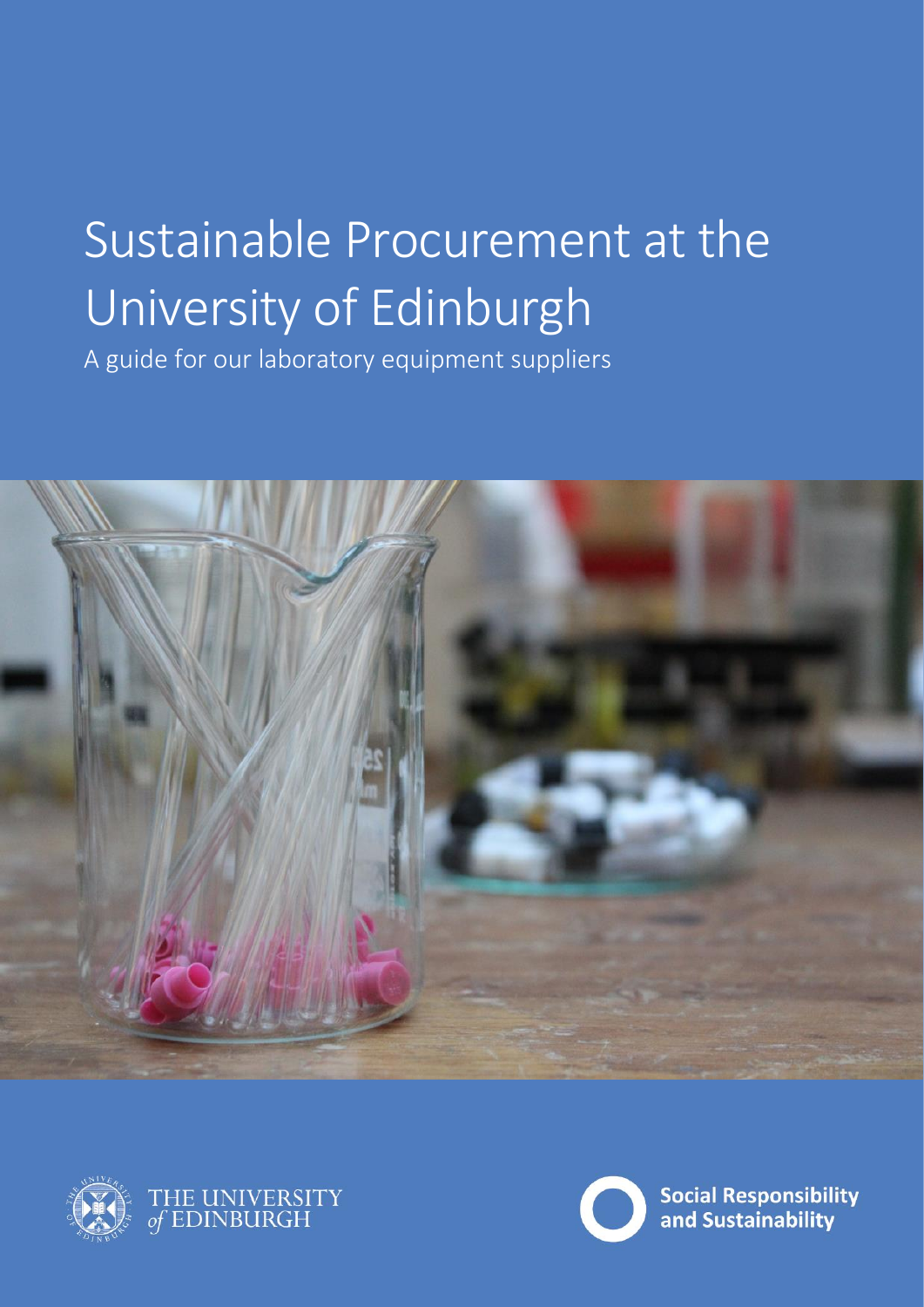



## Sustainable Procurement at the University of Edinburgh

A guide for our laboratory suppliers

## Introduction

This document aims to review sustainability and social responsibility risks in the lab equipment and supplies sectors. It introduces our procurement priorities and policies for these sector and suggests possible strategies for improving the sustainability of your business. Here we build on our general guidance about sustainable procurement at the University, for suppliers from all sectors.

## Contents

| Taking action to improve the sustainability and social responsibility of your business5 |  |
|-----------------------------------------------------------------------------------------|--|

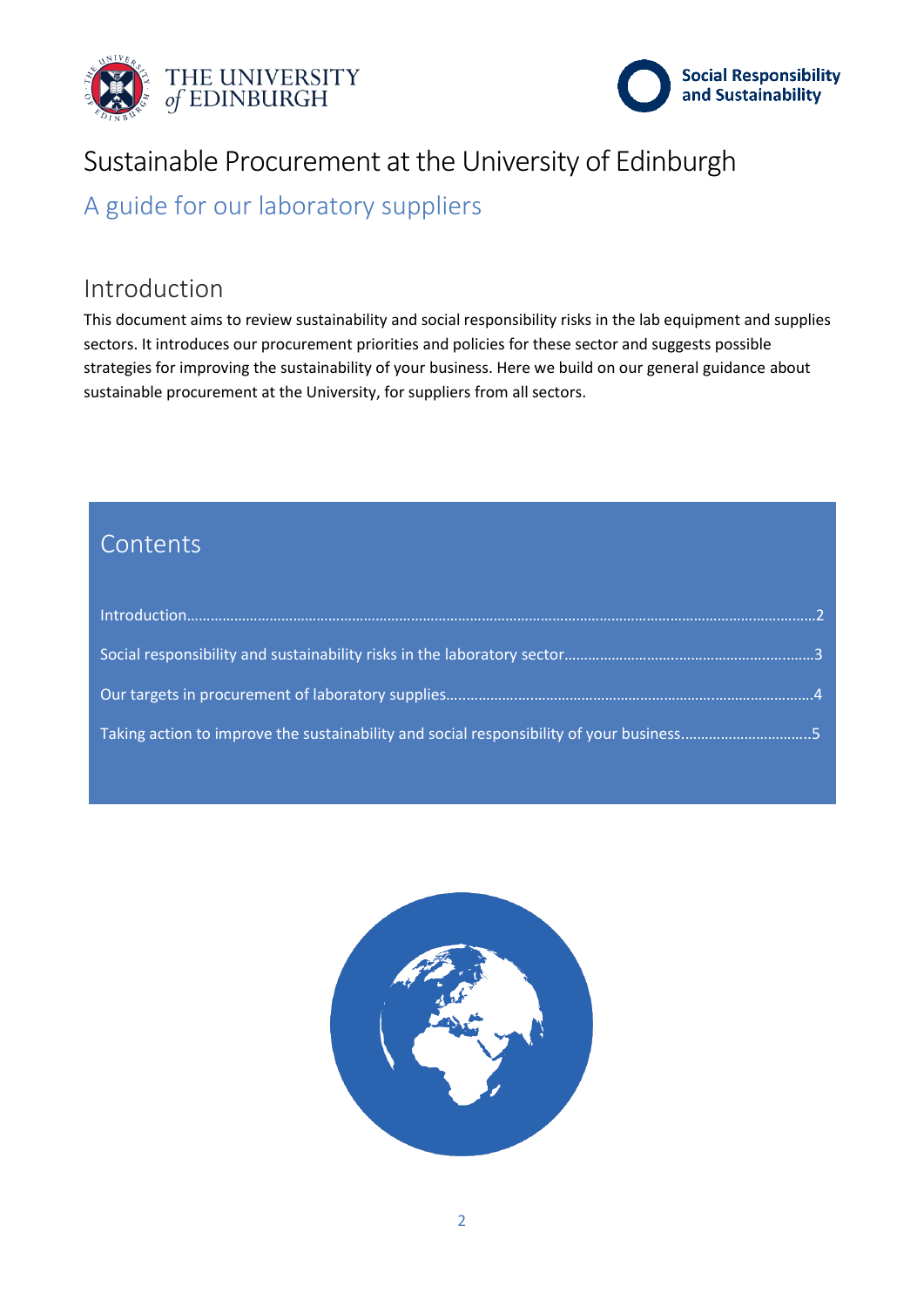



# Social responsibility and sustainability risks in the laboratory equipment and supplies sectors

Social responsibility and sustainability risks in the laboratory sectors include

- Risks to environmental sustainability and biodiversity
- **W** Risks to fairness, safety and human rights in labour, operations and governance

Laboratory supply chains can be long and complex, involving multiple sustainability and social responsibility risks from raw materials extraction, manufacture, transport, use and disposal. Here we briefly highlight some of the biggest risk areas in the sector. Some risks may be directly relevant to your business, while others could be relevant to your supply chains or the use of your products.

#### **Risks from raw materials extraction:**

- Risks to biodiversity and greenhouse gas emissions from conversion of natural habitats (e.g. deforestation)
- Pollution from extraction and refining
- Violation of local land rights in the conversion of land for production and extraction of natural resources
- Use of so-called conflict minerals (notably tin, tungsten, tantalum and gold) sold or traded by armed groups and used to fund conflict
- Human rights abuses, including forced labour and child labour
- Unsafe working conditions, such as in mining
- Unfair labour practices, including salaries that fall below living wage, excessive / involuntary overtime, use of insecure contracts and discrimination based on gender or other characteristics

#### **Risks from manufacture:**

- Use of finite raw materials such as rare earth minerals, helium and oil
- Pollution from industrial processes
- **Energy and water used in manufacturing**
- Human rights abuses, including forced labour and child labour
- Unsafe working conditions, including exposure to harmful chemicals or hazardous machinery
- Unfair labour practices, including salaries that fall below living wage, excessive / involuntary overtime, use of insecure contracts and discrimination based on gender or other characteristics

#### **Risks from transport, use and disposal:**

- Greenhouse gas emissions from transport, including cold chain
- Greenhouse gas emissions from use of energy-intensive equipment, including for freezing, cooling and incubation
- Use of hazardous materials and/or production of hazardous waste
- Water used to cool lab equipment
- Waste generated from disposable consumables such as pipette tips and gloves
- Waste generated from non-recyclable packaging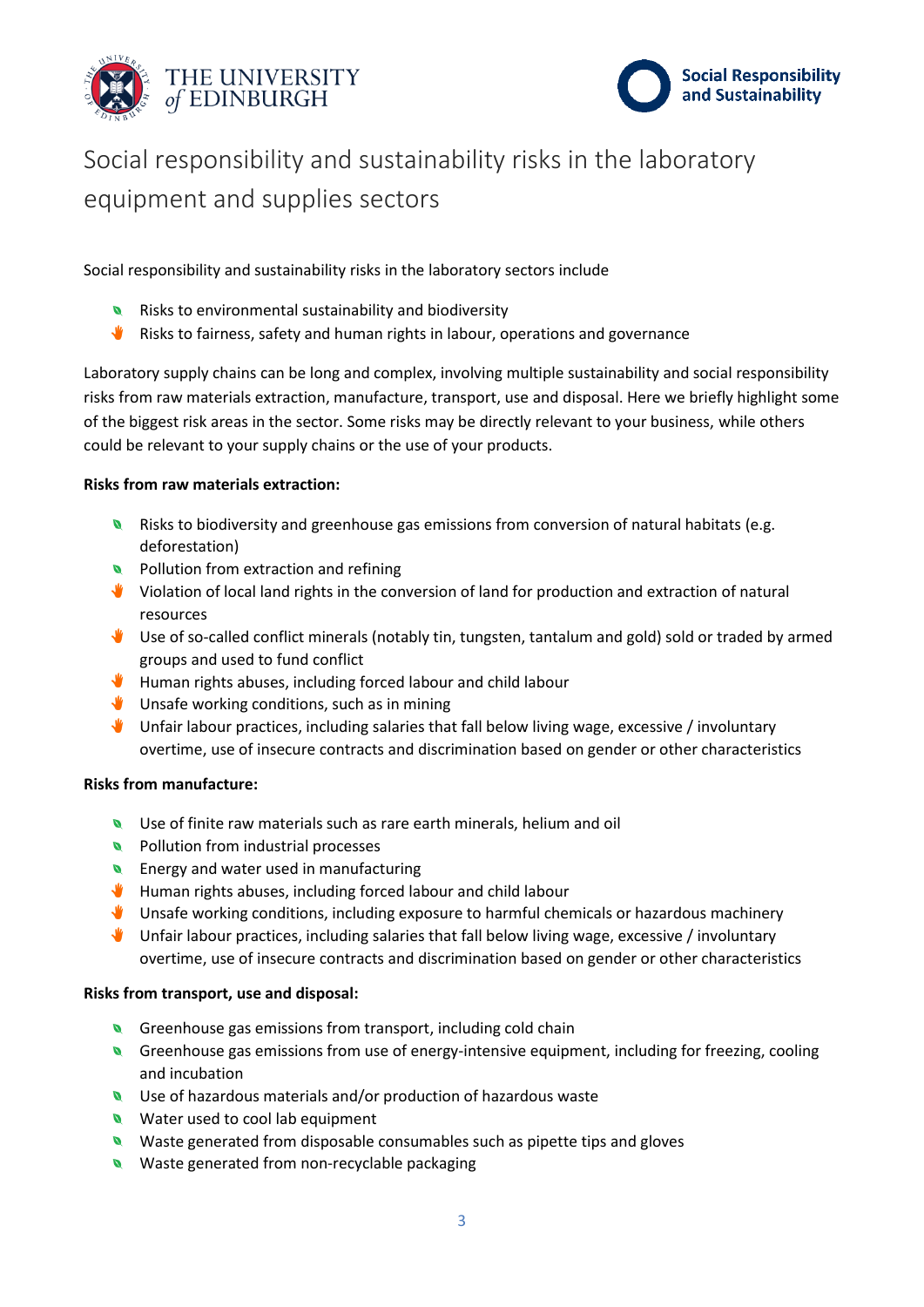



## Our targets in procurement of laboratory equipment and supplies

## **In all procurements, where appropriate, we:**

- Seek to embed our community benefits requirements in line with our [Community Benefits in](https://www.ed.ac.uk/procurement/sustainableprocurement/community-benefits-edinburgh-fair-work)  [Procurement Policy](https://www.ed.ac.uk/procurement/sustainableprocurement/community-benefits-edinburgh-fair-work)
- Promot[e Fair Work](https://www.ed.ac.uk/procurement/sustainableprocurement/community-benefits-edinburgh-fair-work) through procurement (as an accredited [Living Wage](https://scottishlivingwage.org/) organisation, we strongly encourage our suppliers to pay UK-based workers at least the Living Wage, currently £9/hr, in our contracts)
- Engage with suppliers on strategic issues to promote innovation, social inclusion, and better environmental performance, for instance through work on th[e Edinburgh and South East Scotland](https://www.ed.ac.uk/local/city-region-deal)  [City Region Deal,](https://www.ed.ac.uk/local/city-region-deal) leading a programme o[f Data Driven Innovation](https://ddi.ac.uk/) (DDI). Please write to [ddi@ed.ac.uk](mailto:ddi@ed.ac.uk) for more info about the DDI programme

Through our use of the Scottish Government's Sustainable Public Procurement Prioritisation Tool (SPPPT), we have identified key targets for improving the social responsibility and sustainability of our laboratory [procurements.](https://www.ed.ac.uk/procurement/sustainableprocurement/procurement-prioritisation) We want to **work with you** towards these targets:

## **Targeting environmental sustainability and biodiversity risks:**

- Consolidating purchases to reduce greenhouse gas emissions from transport
- Procuring longer lifespan products
- Procuring more energy-efficient product
	- o For example, we are promoting the use of more efficient ULT freezers and drying ovens
- Where appropriate, replacing temperature-sensitive products with products that can be stored at ambient temperatures
- Reducing use of finite raw materials where possible
	- o For example, we are trialling helium capture and recovery technology in some of our laboratories
- Reducing use of hazardous materials where possible
	- o For example, we are procuring Life Technologies' SYBR safe instead of Ethidium Bromide as a DNA dye
- Substituting disposable plastics for re-usable glassware while maintaining compatibility with scientific research
	- o We are researching areas where re-usable glassware could sensibly replace disposable plastics
- Promoting reuse and recycling of equipment
	- o For example, some lab equipment is reused within the University via a portal called [WARPit.](https://www.ed.ac.uk/about/sustainability/staff/reduce-reuse-recycle/join-warp-it)
- Reducing the amount of non-recyclable packaging on the products we buy, and seeking packaging made from recycled materials

## **Targeting risks to fairness, safety and human rights in labour, operations and governance:**

 Following the University's lead, encouraging our suppliers to pay the living wage and eliminate the use of inappropriate zero hours contracts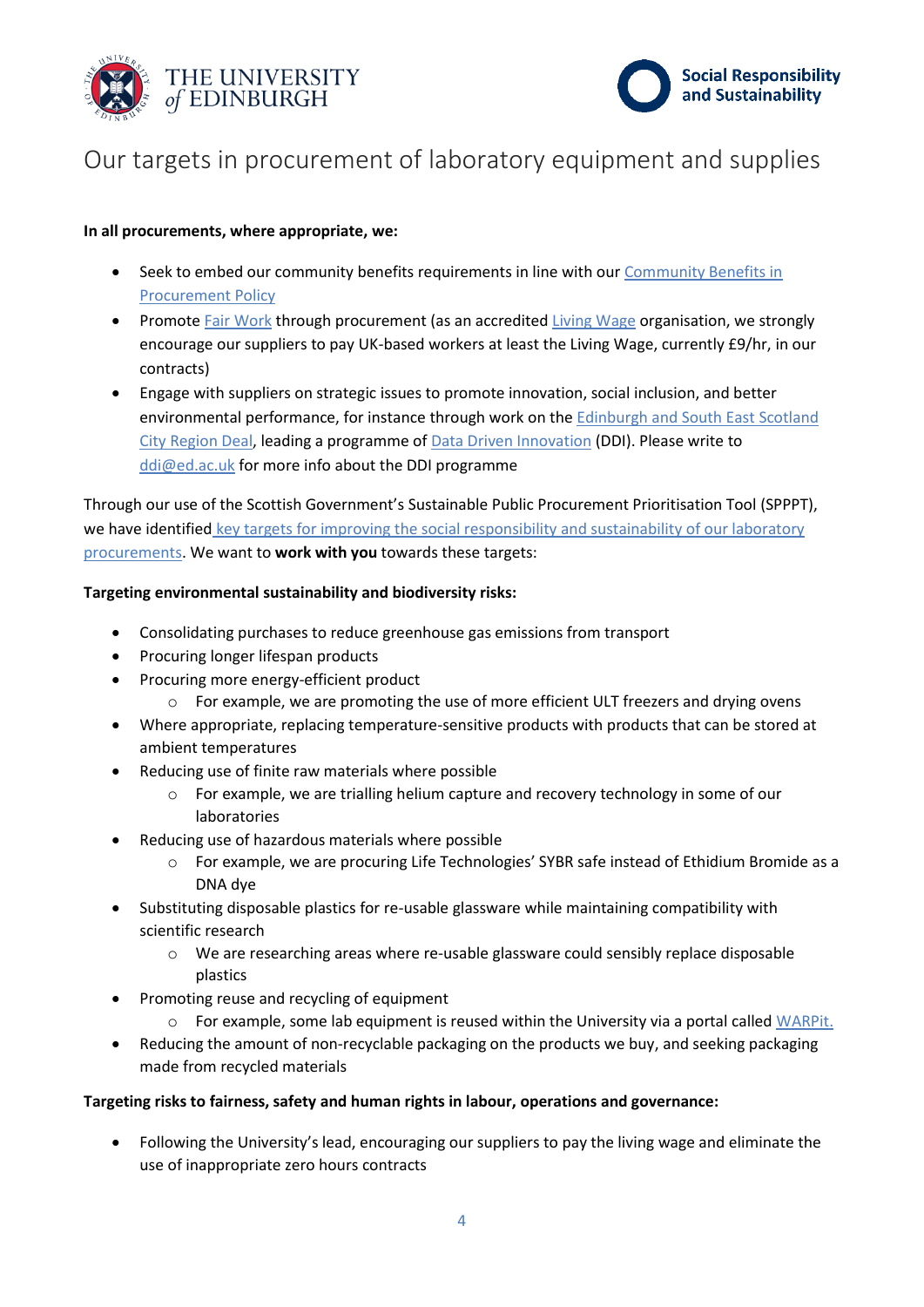



- Researching human rights and labour rights risks in our supply chains and taking steps to reduce them
- Following ou[r Conflict Minerals Policy,](https://www.ed.ac.uk/about/sustainability/what-we-do/supply-chains/initiatives/conflict-minerals) researching strategies to eradicate conflict minerals from our supply chains

# Taking action to improve the sustainability and social responsibility of your business

Using these targets as a start, there are many ways to pro-actively work towards improving your own sustainability and social responsibility.

**Talk to us** about ways we could work together to improve the sustainability of products bought by the University.

**Research** the impacts of your products and supply chains:

- Contact us to participate in a [Sustain](https://www.sustain.ac.uk/) supply chain sustainability assessment, which will provide tailored and confidential recommendations for your business
- Contact us about hosting a sustainability-themed internship o[r Living Labs project,](https://www.ed.ac.uk/about/sustainability/what-we-do/research/initiatives/the-university-as-a-living-lab) to provide students with practical experience and research sustainability questions relevant to your business
- Look at some of the resources listed further down this page

**Set standards for your own procurements**, for example by choosing certified suppliers, or writing your own code of conduct for suppliers.

**Innovate,** for example finding creative ways to increase resource efficiency and reduce waste and packaging. Some of these organisations may be able to help**:**

- The [Edinburgh Centre for Carbon Innovation's](https://edinburghcentre.org/support) projects to support low carbon innovation
- [Resource Efficient Scotland's](https://www.resourceefficientscotland.com/funding) funding, loans and free consultations to help businesses save energy, save water and reduce waste

## **Make a pledge or become certified**, for example to:

- The [Responsible Minerals Initiative's Responsible Minerals Assurance Process](http://www.responsiblemineralsinitiative.org/responsible-minerals-assurance-process/)
- The [Ethical Trading Initiative's](https://ethicaltrade.org/about-eti) (ETI) Base Code
- **[Resource Efficient Scotland's Resource Efficiency Pledge](http://pledge.resourceefficientscotland.com/)**
- The [Scottish Business Pledge](https://scottishbusinesspledge.scot/)

## **Look at the resources and training offered by these organisations:**

- [The Responsible Minerals Initiative](https://www.responsiblemineralsinitiative.org/)
- [Resource Efficient Scotland's resources and traini](https://www.resourceefficientscotland.com/tools-and-guides)ng to improve resource efficiency and reduce waste from your business
- [ECCI's training](https://edinburghcentre.org/expertise/training-and-skills) to reduce carbon emissions from your business